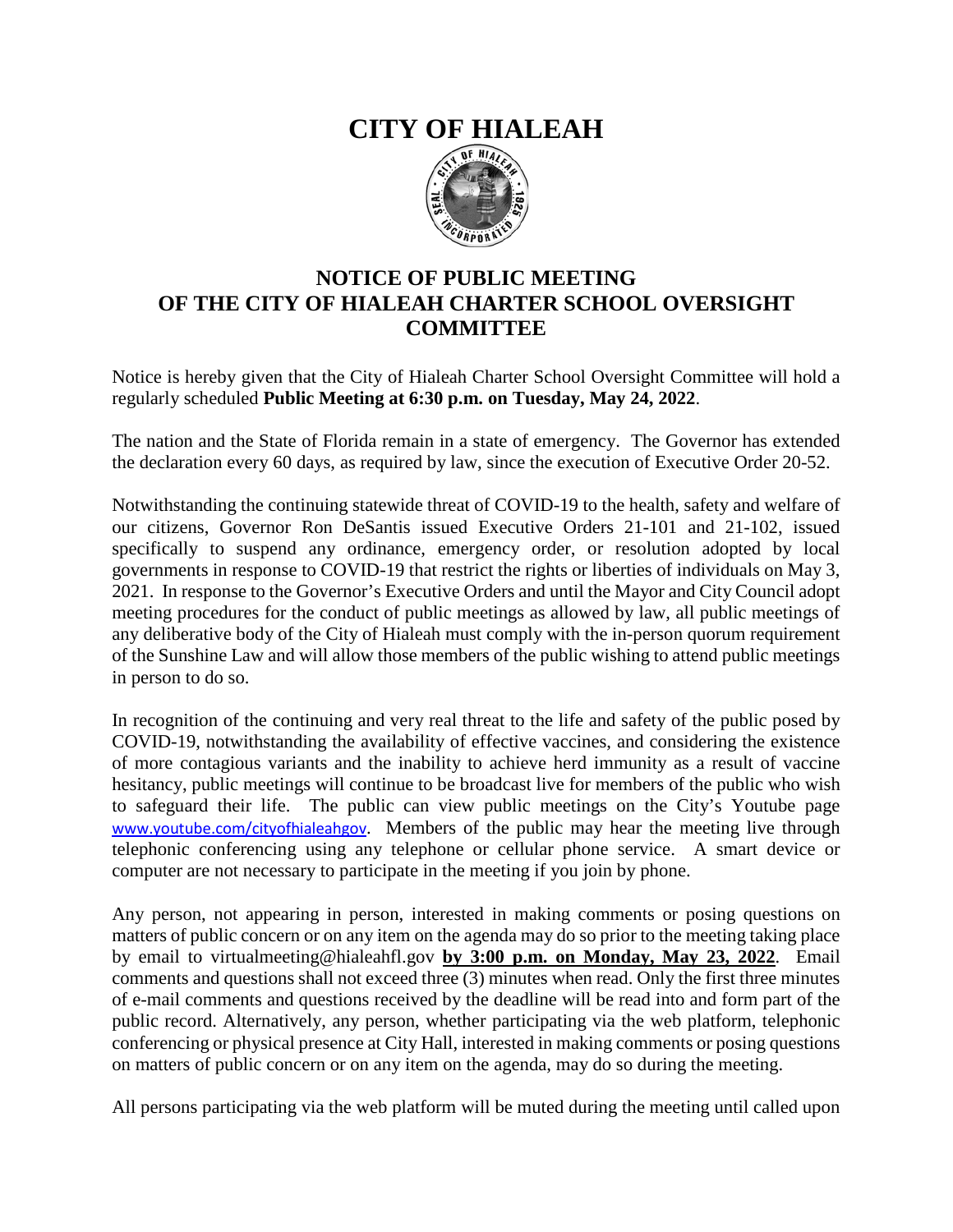to be heard. Participation through Zoom requires a computer or smart mobile device with a microphone and web camera. The participant may elect to participate in the meeting using audio only or appear through both audio and video. The video function of all participants appearing through video will be turned off until called upon to be heard.

The agenda for this Meeting will be available to the public on the City's website and can be accessed at<https://www.hialeahfl.gov/agendacenter> by Friday, May 20, 2022. The Office of the City Clerk can also email a copy of the agenda to anyone who requests a copy by telephone at (305) 883-5820 or by email at cityclerk@hialeahfl.gov.

#### *Participation through Zoom:*

<https://hialeahfl.zoom.us/j/89389071953>

*One tap mobile:*

## **Meeting ID: 893 8907 1953**

+17866351003,,89389071953# US +16465189805,,89389071953# US

#### *Dial by your location:*

+1 786 635 1003 US +1 646 518 9805 US +1 651 372 8299 US +1 267 831 0333 US

#### Meeting ID: **893 8907 1953**

## *Find your local number*:

<https://hialeahfl.zoom.us/u/kd7kWWBY2k>

## *Closed captioning for this meeting in English and Spanish can be found using the following link:*

[bit.ly/COHCharterSchool](http://bit.ly/COHCharterSchool)

Any person wishing to appeal any decision made by the City Council with respect to any matter considered at this meeting, will need a record of the proceedings and, for such purposes, may need